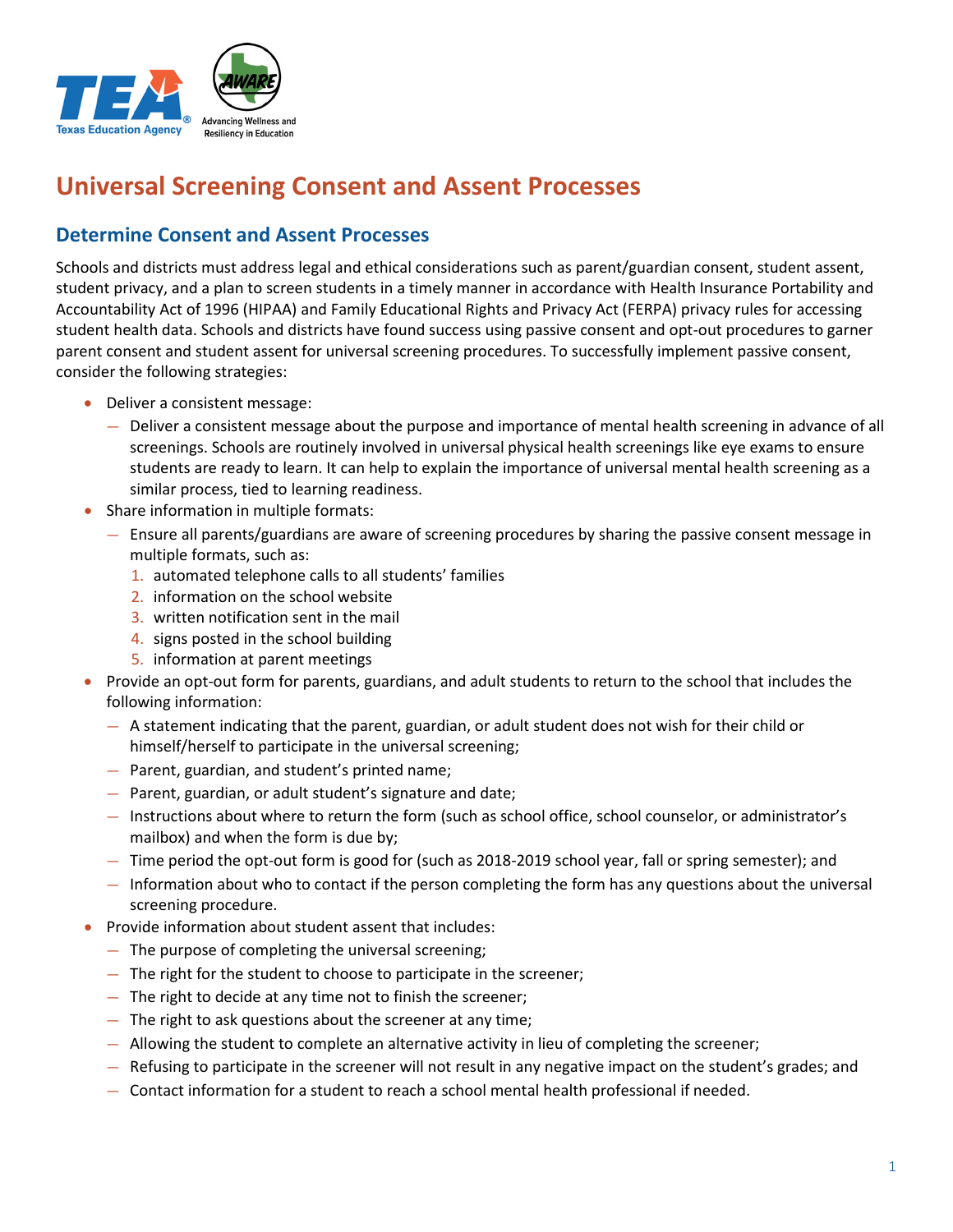

## **Citations:**

Center for School Mental Health (2018). School mental health screening playbook: Best practices and tips from the field. Available at: [https://noys.org/sites/default/files/School-Mental-Health-Screening-Playbook.pdf.](https://noys.org/sites/default/files/School-Mental-Health-Screening-Playbook.pdf)

Cornell University Office of Research Integrity and Assurance (2007). Sample child assent form. Available at: [https://researchservices.cornell.edu/sites/default/files/2019-06/Sample%20Child%20Assent%20Form.docx.](https://researchservices.cornell.edu/sites/default/files/2019-06/Sample%20Child%20Assent%20Form.docx)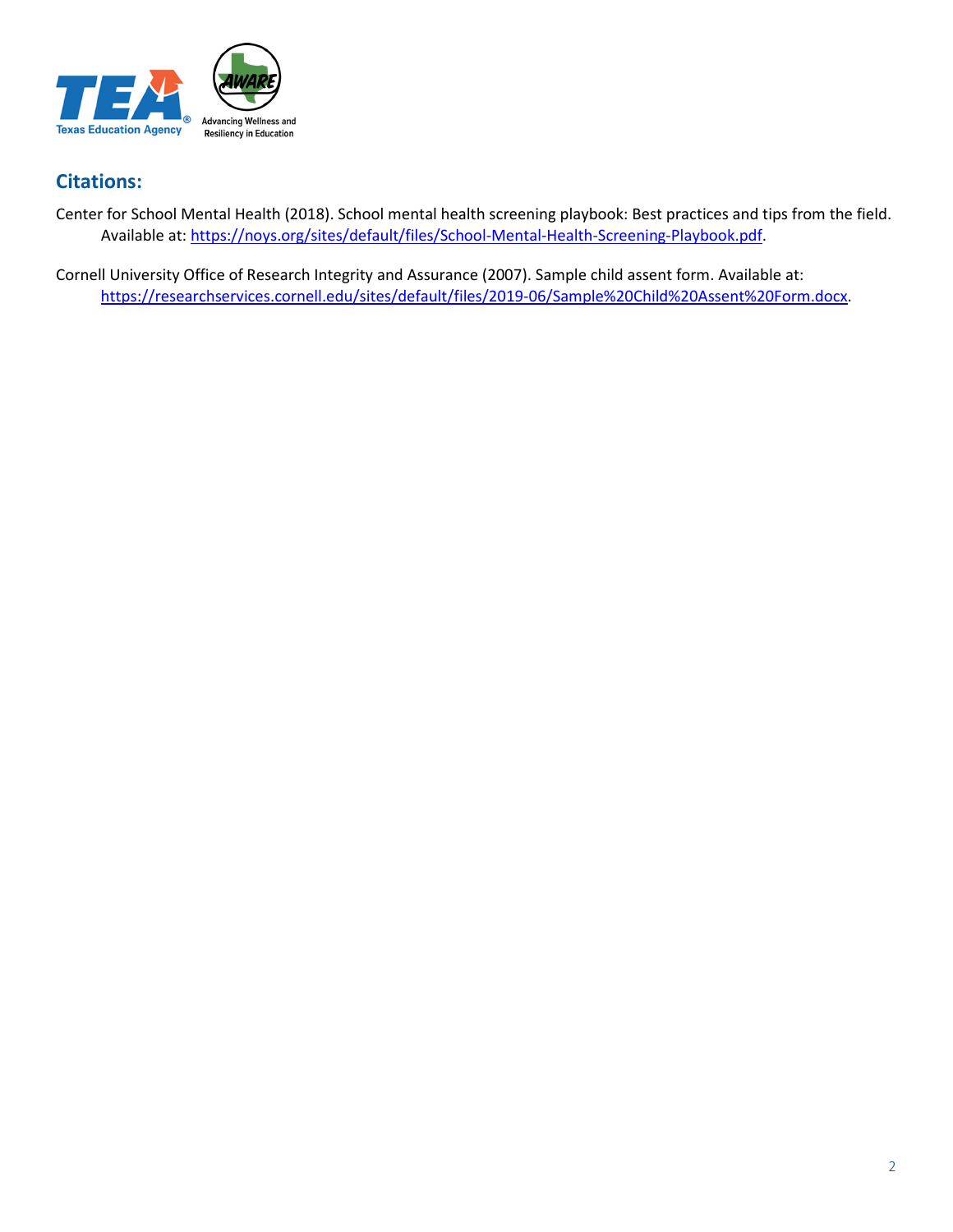

# **Universal Screening Data Collection, Administration, and Followup Processes**

## **Data Collection**

Develop screening data collection and progress monitoring systems.

- Determine how you want to collect the data, such as by paper or electronically. An electronic format for data collection, such as Google Forms, allows students to complete screening data online and facilitates prompt analysis of results and follow-up.
- Determine how often you want to collect the data (for example, complete the screening once per semester).
- Implement the screening procedures, share data as appropriate, and utilize data to plan school mental health and behavioral health services and supports at the individual, family, group, classroom, grade levels, and/or school-wide level.

#### **Administration**

Determine what students will be screened and the process for screening.

- Who to screen: Universal screening indicates that all students will have the opportunity to be screened. The school and district will need to determine which universal screeners are used based upon the age of the students and population being screened.
- Pilot the screener: Start small by conducting pilot-screening procedures with small groups of students (e.g., 5 students in 1 grade at 1 school) to test procedures before administering to an entire grade or school. Collect feedback from students, student' families, and staff administering the pilot screening about the screening tool and process to inform screening procedure modifications.
- When to screen: Consider using advisory or homeroom time to administer screenings.
- Staff to support screening: Determine who will help to support the screening process. Provide screening instruction scripts for staff to read to students immediately prior to the screening administration and include procedures for any questions that arise during screening administration.

#### **Follow-up**

Determine systematic process and data rules to follow up with students identified with different levels of risk for a mental health concern.

- Determine what indicators will identify students who need immediate follow-up (high risk—same-day), prompt follow-up (moderate risk—within the week), or nonurgent follow-up (low risk—follow up to communicate negative findings).
- Determine what interventions will be implemented for students at different levels of risk (e.g., immediate crisis referral, referral to a school-based or community mental health provider, referral to early intervention/prevention group).
- Determine a plan to ensure mental health staff receive and analyze data the same day as the completed screening to ensure prompt follow-up.
- Ensure any students endorsing risk of harm to self or others, or exposure to abuse, neglect, or exploitation, will receive immediate follow-up (same-day).